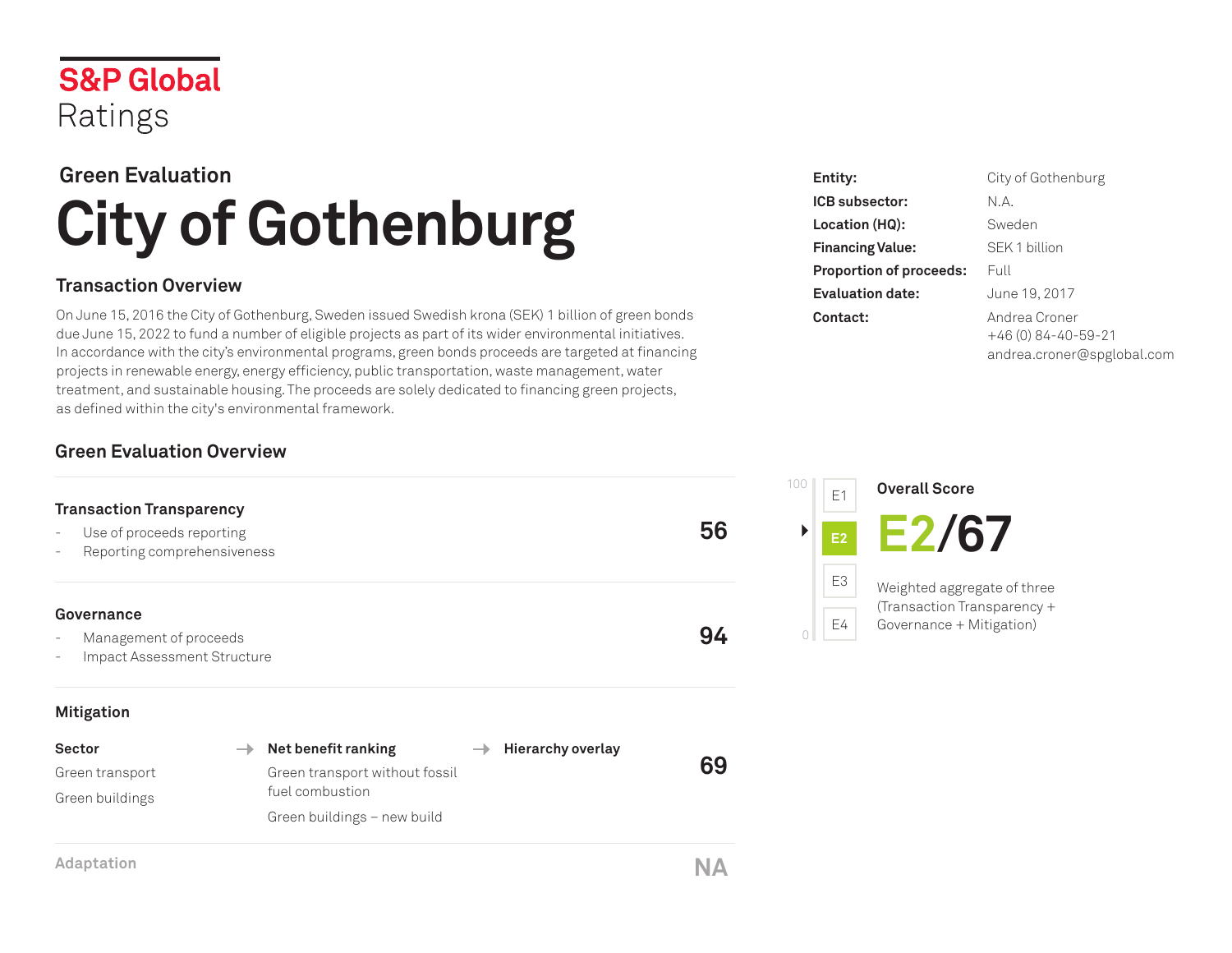### **Project Description**

Gothenburg will use proceeds of the bond for environmentally beneficial projects being undertaken by the city including:

- 1. Green housing
- 2. Green transport (light rail projects, efficient traffic lights and improved bicycle infrastructure)
- 3. Tree planting
- 4. Water treatment (denitrification)

Currently our evaluation covers the sustainable housing and light rail projects which account for SEK 1.1 billion of the total SEK 1.3 billion allocated in 2016. The SEK 1 billion green bond issued in 2016 evaluated here is incorporated into this allocation.

### **Scoring Summary**

This transaction achieves an overall Green Evaluation score of 67 out of 100 or E2 on our scale of E1 (highest) to E4 (lowest). This reflects an average score in Transaction Transparency (56) and a very strong score in Governance (94), as well as energy savings and reduced CO2 emissions resulting from the construction of new residential buildings as well as a green transport project targeting higher energy efficiency and increased capacity. The financing evaluated also achieves a strong overall Environmental Impact score because the proceeds will go to projects with high decarbonization potential.

#### **Rationale**

Summary

- All funds raised were allocated to environmentally friendly projects focusing on climate change mitigation.
- The projects funded by the bonds' proceeds target sustainable new residential developments leading to lower energy use as well as a new light-rail project with increased energy efficiency, resulting in a total Mitigation score of 69.
- Transaction Transparency and Governance scores are supported by a robust framework that governs the tracking and use of proceeds through special accounts, as well as high level commitments to reporting on energy saving efforts and reduced emissions.

## **Key Strengths And Weaknesses**

The proceeds were allocated exclusively to green projects. We examined proceeds allocated by Gothenburg in 2016 totaling SEK 1.3 billion (SEK 0.3 billion of which was left over from issues in the series in previous years). Of the SEK 1.3 billion allocated, around SEK 1.1 billion were in scope for the Green Evaluation score, although all were compliant with Gothenburg's green selection criteria (available online). In 2016, projects funded included residential building construction that used green electricity, sustainable housing that targeted lower energy use, and a new light-rail project that aimed to increased capacity and energy efficiency in public transportation.

The three main projects include the 100% city-owned public housing company's residential housing development and a project for new light rail. One residential housing development targets annual energy savings (MWh) of 33% and fulfills environmental requirements on the construction process, materials, and energy usage. The other building development aims at keeping energy use at less than 45 kWh/square meter per year for water heating and other services, which is 60% lower than the requirements set by the Swedish National Board of Housing, Building, and Planning and is also in line with the standard for passive houses (which is a standard for sustainable buildings). The project for new light rail focuses on increased capacity and energy efficiency in the City of Gothenburg's public transportation. One effect of the new trams is almost 30% less energy used per passenger.

The Net Benefit Ranking is relatively low because Sweden's grid is already one of the cleanest globally; therefore, S&P Global Ratings assumes that these projects will displace relatively fewer emissions than similar projects in areas with a more carbon intense grid. However, because the allocation of proceeds to these assets contribute to the achievement of low carbon transition, we adjust the financing's Net Benefit Ranking of 19 to yield an overall Environmental Impact score of 69. We apply S&P Global Ratings' Green Evaluation retroactively, so the Transaction Transparency and Governance scores are based on current attributes.

The City of Gothenburg is committed to transparent reporting and assessments when reporting the results from projects within the city's framework for green bonds. It will report on a variety of key performance indicators (KPIs), including four core indicators targeting energy savings, the production of energy, increased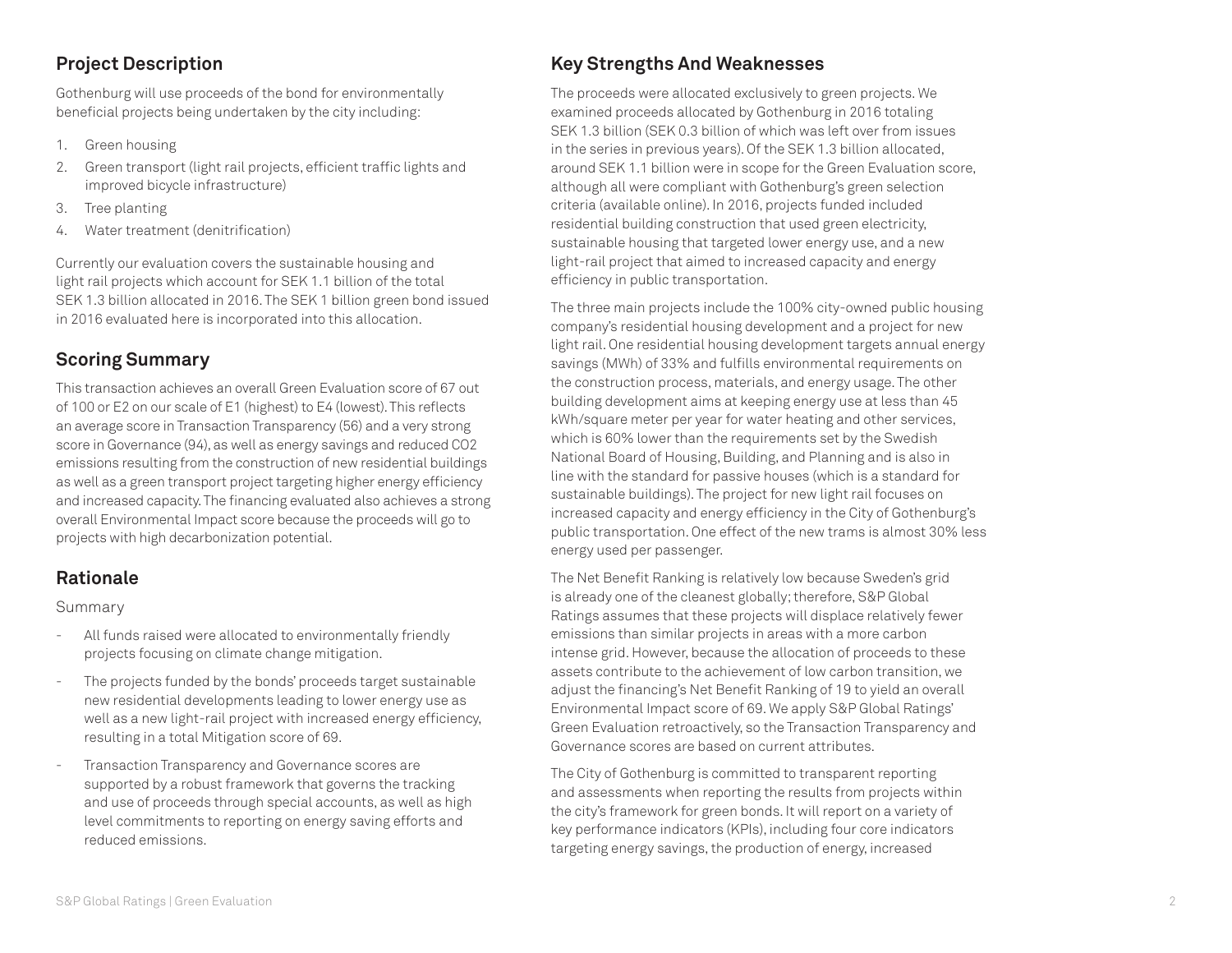capacity of energy production, and reduced or avoided GHG emissions. These will form an important part of Gothenburg's impact reports. Gothenburg has already disclosed these KPIs for a range of previously financed projects in its 2016 impact report.

The city executive office selects projects in accordance with the city's environmental and climate programs and the city's framework for green bonds. The City of Gothenburg has adopted 12 environmental objectives, the majority of which it expects to achieve by 2020. These present the ecological dimension of the sustainable development of Gothenburg (opposed to the social and economic dimensions).

Transaction Transparency of project impact reporting is very important to Gothenburg. It reports on both actual and anticipated results to communicate project impact. S&P Global Ratings views this as positive in our assessment especially as Gothenburg's disclosure of the methodologies for impact calculation for some projects provide extra transparency on the transaction. It transfers investments in green bonds to a special account for the eligible projects, which helps to assure investors that proceeds are likely to be used for the environmentally beneficial projects for which they have been earmarked.

#### **Sector level scores**

| <b>Sector</b>   | <b>Project</b> | Location | Use of Proceeds<br>(SEK Mil.) | Use of Proceeds<br>treatment | Net benefit ranking |
|-----------------|----------------|----------|-------------------------------|------------------------------|---------------------|
| Green transport | Urban rail     | Sweden   | 170                           | Actual                       | 60                  |
| Green buildings | Residential    | Sweden   | 925                           | Actual                       |                     |
|                 |                |          | 1,095                         |                              |                     |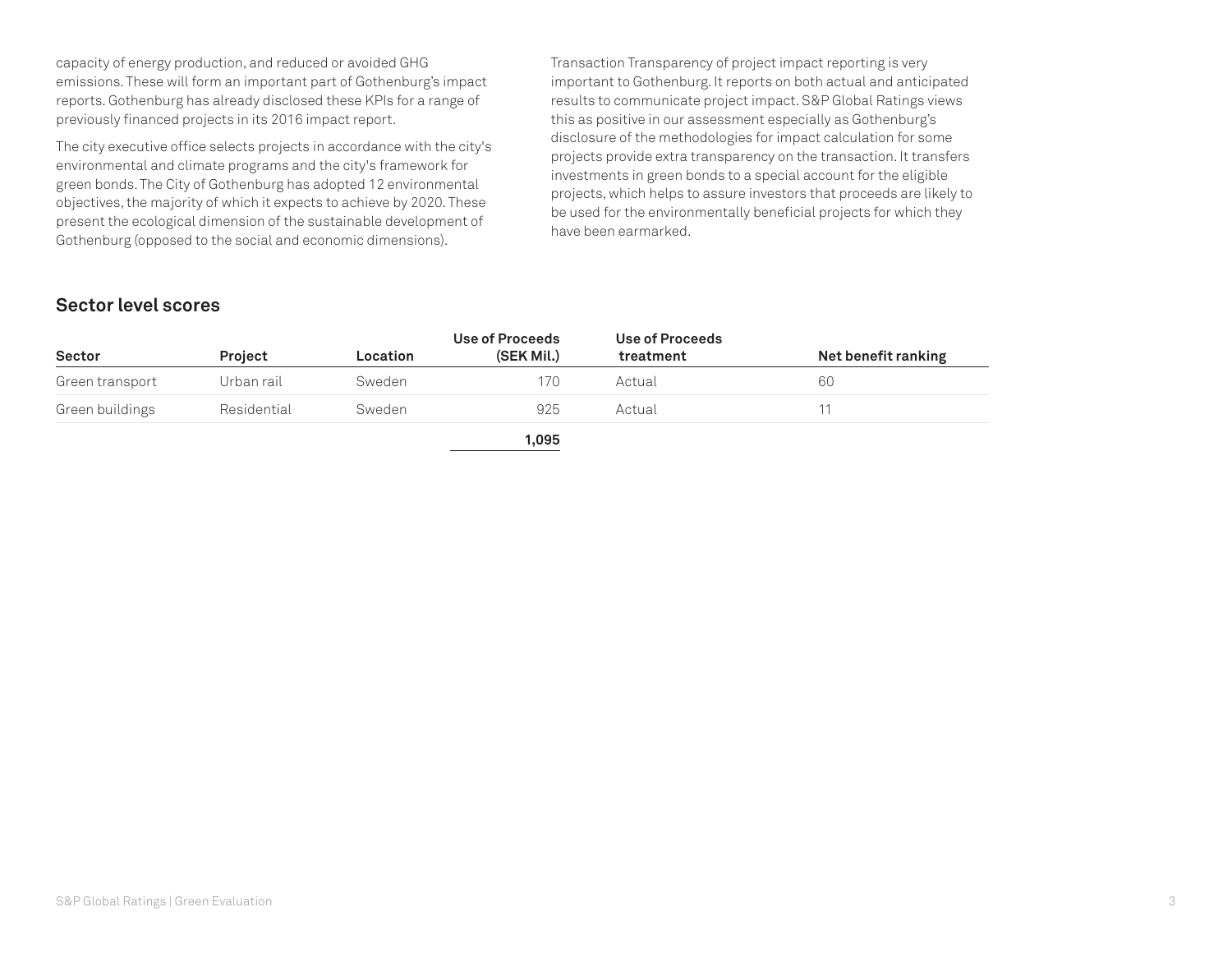# **Green Evaluation Process**

| <b>Carbon intensity</b><br>technology               | Local baseline of<br>carbon intensity | <b>Net benefit</b><br>ranking | Hierarchy<br>$\rightarrow$ overlay | Environmental<br>impact score | <b>Proceeds</b><br>(SEK Mil.) |
|-----------------------------------------------------|---------------------------------------|-------------------------------|------------------------------------|-------------------------------|-------------------------------|
|                                                     | $\bullet$ Low<br>High<br>Sweden       |                               |                                    |                               |                               |
| Wind power                                          |                                       |                               | Green energy                       |                               |                               |
| Solar power                                         |                                       |                               |                                    |                               |                               |
| Small hydro                                         |                                       |                               |                                    |                               |                               |
| Large hydro                                         |                                       |                               |                                    |                               |                               |
| Energy management and control                       |                                       |                               | Energy efficiency                  |                               |                               |
| Unspecified                                         |                                       |                               |                                    |                               |                               |
| Green transport without fossil fuel combustion      |                                       | 60                            | <b>Green transport</b>             | 81                            | 170                           |
| Green buildings - new build                         |                                       | 11                            | <b>Green buildings</b>             | 66                            | 925                           |
| Unspecified                                         |                                       |                               |                                    |                               |                               |
| Energy efficient projects (industrial efficiencies) |                                       |                               | Energy efficiency                  |                               |                               |
| Green transport with fossil fuel combustion         |                                       |                               | Green transport                    |                               |                               |
| Green buildings refurbishment                       |                                       |                               | Green buildings                    |                               |                               |
| Unspecified                                         |                                       |                               |                                    |                               |                               |
| Nuclear                                             |                                       |                               | Nuclear power                      |                               |                               |
| Large hydro in tropical areas                       |                                       |                               | Green energy                       |                               |                               |
| Unspecified                                         |                                       |                               |                                    |                               |                               |
| Coal to natural gas                                 |                                       |                               | Fossil fuel power plants           |                               |                               |
| Cleaner fuel production                             |                                       |                               |                                    |                               |                               |
| Cleaner use of coal                                 |                                       |                               |                                    |                               |                               |
| Unspecified                                         |                                       |                               |                                    |                               |                               |
| Water<br>enhancements                               | Local baseline of<br>water scarcity   | Net benefit<br>ranking        | Hierarchy<br>$\rightarrow$ overlay | Environmental<br>impact score | <b>Proceeds</b><br>(SEK Mil.) |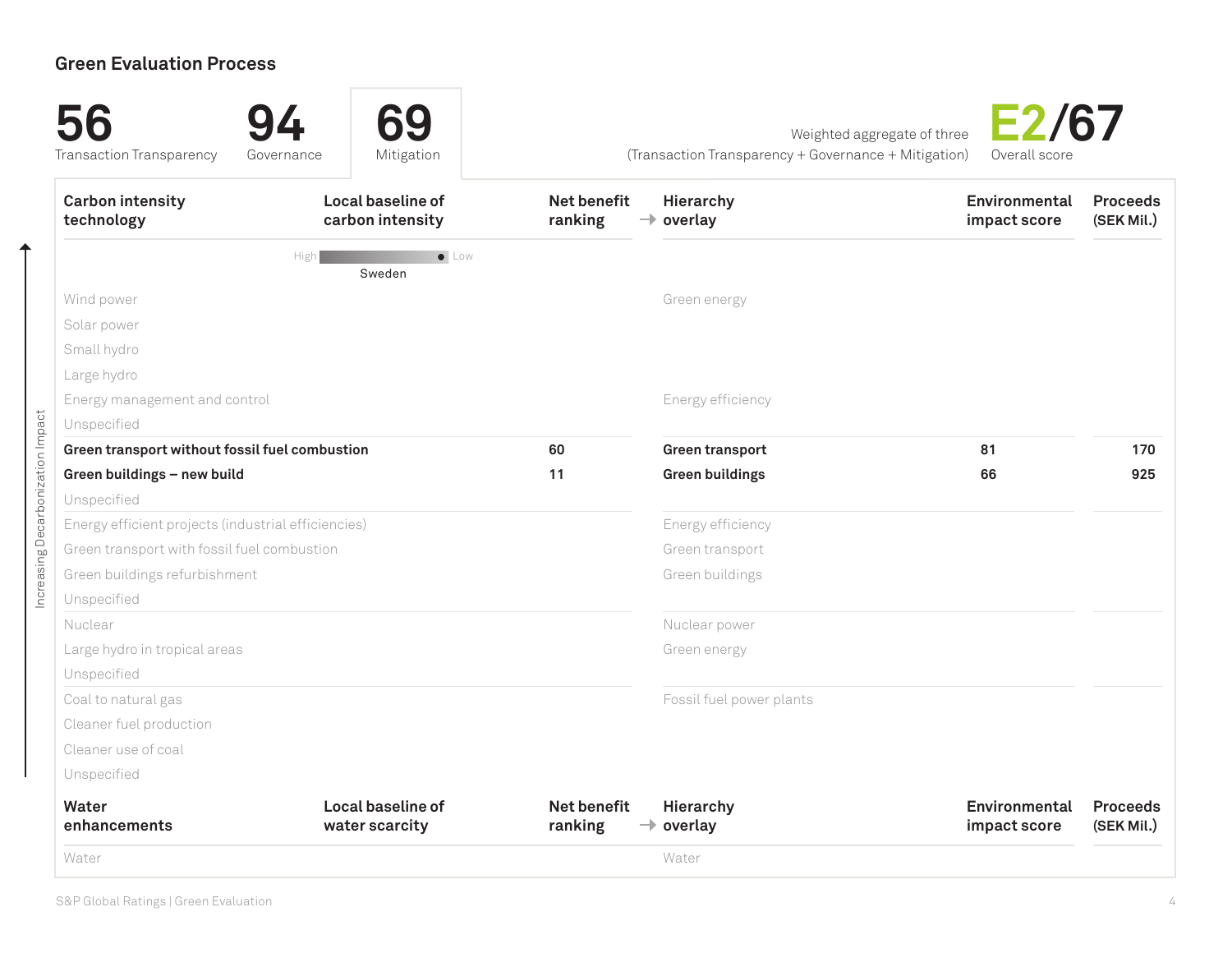# **Our Green Evaluation Approach**

Weighted aggregate of three:



#### **Final Green Evaluation (E1-E4 or R1-R4)**

eKPI – Environmental Key Performance Indicator